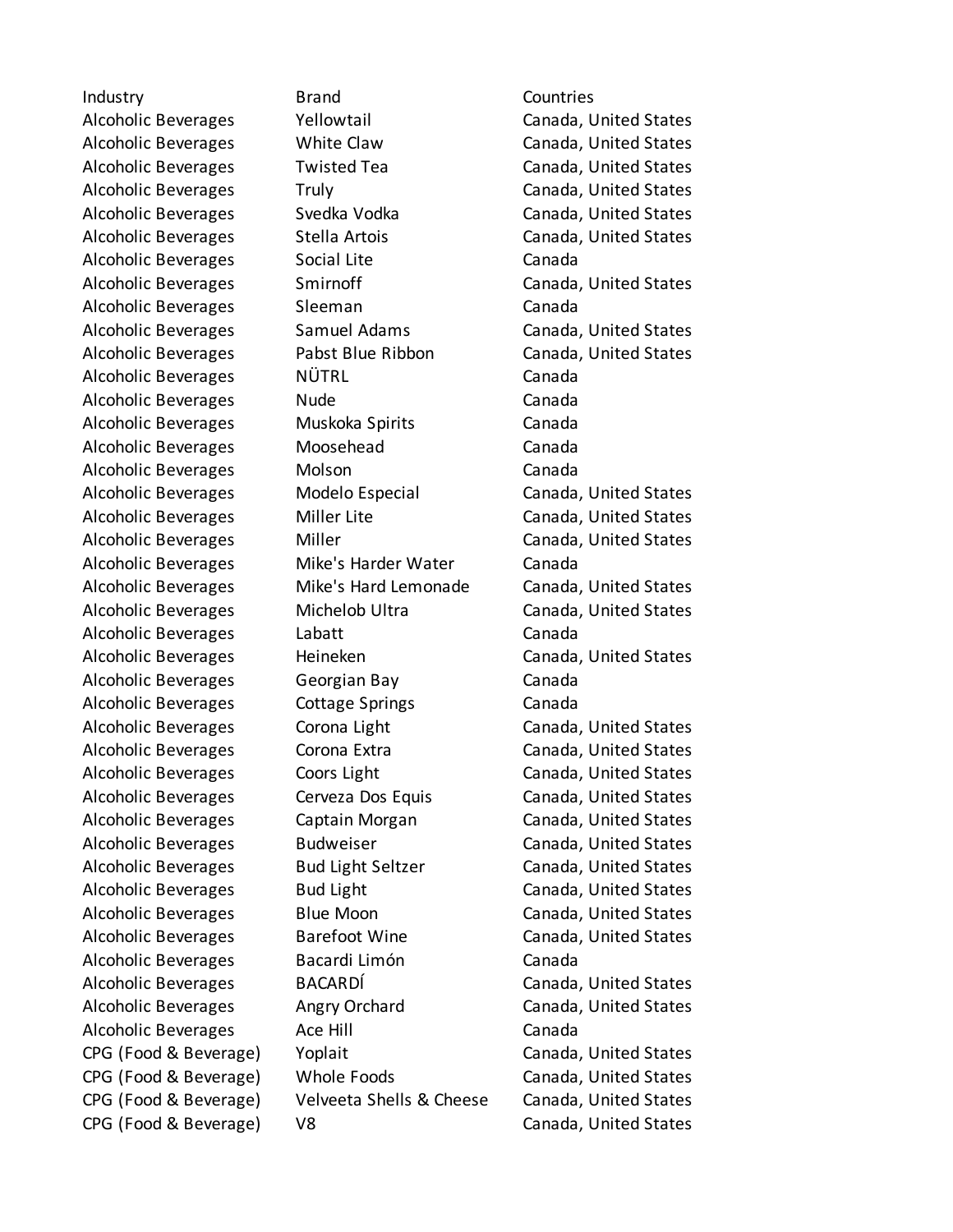CPG (Food & Beverage) Trident Canada, United States CPG (Food & Beverage) Tostitos Canada, United States CPG (Food & Beverage) Tillamook Canada, United States CPG (Food & Beverage) Stonyfield Canada, United States CPG (Food & Beverage) Sprite Canada, United States CPG (Food & Beverage) SpaghettiOs Canada, United States CPG (Food & Beverage) Sour Patch Kids Canada, United States CPG (Food & Beverage) Sobeys Canada CPG (Food & Beverage) Snickers Canada, United States CPG (Food & Beverage) Skittles Canada, United States CPG (Food & Beverage) Silk Canada, United States CPG (Food & Beverage) Siggi's Canada, United States CPG (Food & Beverage) Save-On-Foods Canada CPG (Food & Beverage) Sargento Canada, United States CPG (Food & Beverage) Safeway Canada, United States CPG (Food & Beverage) Reese's Canada, United States CPG (Food & Beverage) Red Bull Canada, United States CPG (Food & Beverage) Real Canadian Superstore Canada CPG (Food & Beverage) Ragú Canada, United States CPG (Food & Beverage) Progresso Canada, United States CPG (Food & Beverage) President's Choice Canada CPG (Food & Beverage) Prego Canada, United States CPG (Food & Beverage) Pop-Tarts Canada, United States CPG (Food & Beverage) Pepsi Canada, United States CPG (Food & Beverage) PediaSure Canada, United States CPG (Food & Beverage) Pedialyte Canada, United States CPG (Food & Beverage) Pace Canada, United States CPG (Food & Beverage) Oreo Canada, United States CPG (Food & Beverage) Ore-Ida Frozen Potatoes Canada, United States CPG (Food & Beverage) Mountain Dew Canada, United States CPG (Food & Beverage) Miracle Whip Whipped Dress Canada, United States CPG (Food & Beverage) Metro Canada CPG (Food & Beverage) LaCroix Canada, United States CPG (Food & Beverage) Kraft Singles Canada, United States CPG (Food & Beverage) Kraft Salad Dressing Canada, United States CPG (Food & Beverage) Kraft Peanut Butter Canada CPG (Food & Beverage) Kraft Natural Cheese Canada, United States CPG (Food & Beverage) Kraft Mayo Canada, United States CPG (Food & Beverage) Kraft Macaroni & Cheese Canada, United States CPG (Food & Beverage) Kraft Canada, United States CPG (Food & Beverage) KIND bars Canada, United States CPG (Food & Beverage) Jet Puffed Canada, United States CPG (Food & Beverage) Jell-O Canada, United States CPG (Food & Beverage) Impossible Burger Canada, United States CPG (Food & Beverage) IGA Canada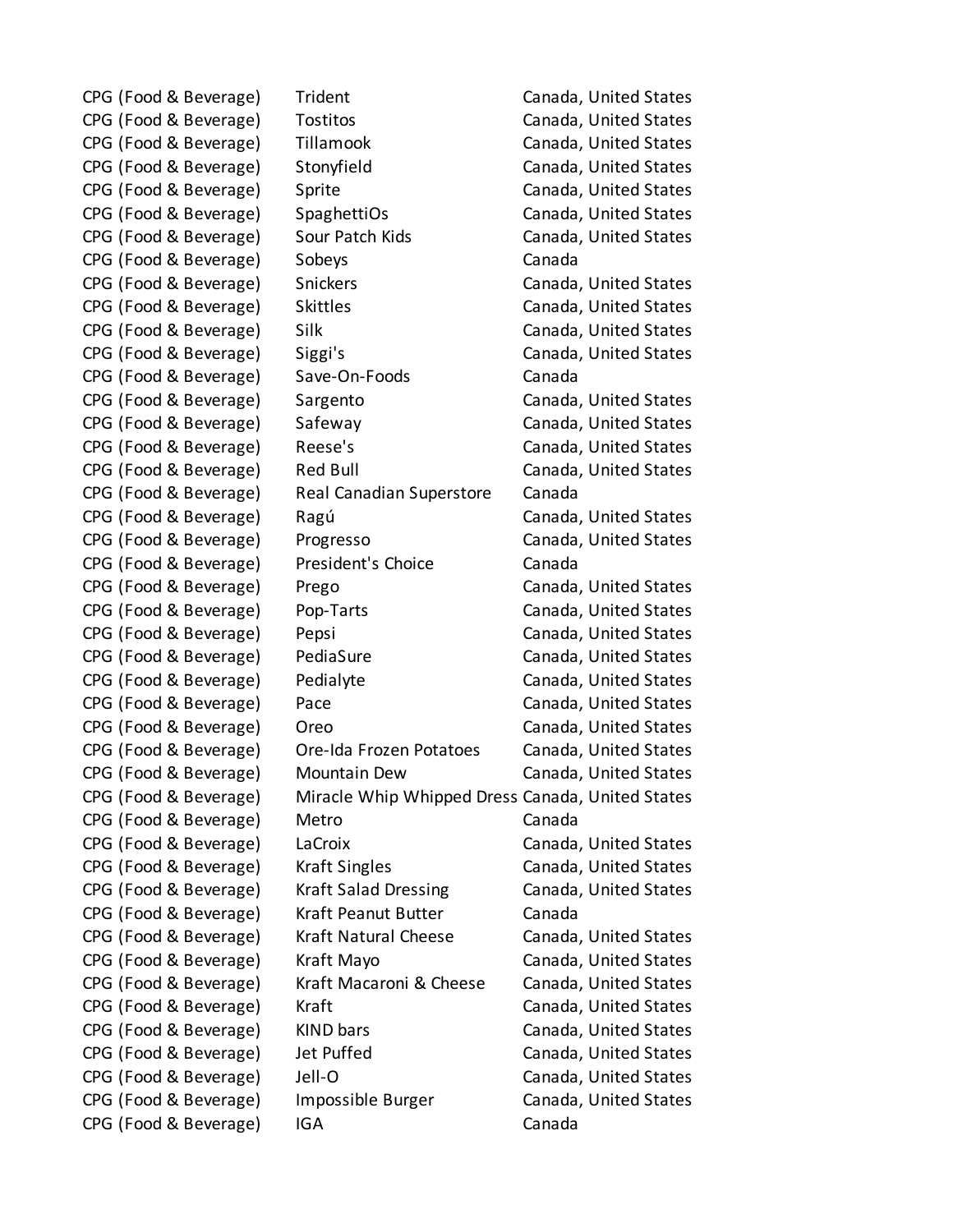| CPG (Food & Beverage) | <b>Hot Pockets</b>                               | Canada, United States |
|-----------------------|--------------------------------------------------|-----------------------|
| CPG (Food & Beverage) | Hidden Valley Ranch                              | Canada, United States |
| CPG (Food & Beverage) | Hershey's                                        | Canada, United States |
| CPG (Food & Beverage) | Hellmann's / Best Foods                          | Canada, United States |
| CPG (Food & Beverage) | Heinz Ketchup                                    | Canada, United States |
| CPG (Food & Beverage) | Heinz HoneyRacha                                 | Canada, United States |
| CPG (Food & Beverage) | Heinz                                            | Canada, United States |
| CPG (Food & Beverage) | Grey Poupon Dijon Mustard                        | Canada, United States |
| CPG (Food & Beverage) | Gatorade                                         | Canada, United States |
| CPG (Food & Beverage) | Fairlife                                         | Canada, United States |
| CPG (Food & Beverage) | Doritos                                          | Canada, United States |
| CPG (Food & Beverage) | Delimex Frozen Mexican Sna Canada, United States |                       |
| CPG (Food & Beverage) | Daisy                                            | Canada, United States |
| CPG (Food & Beverage) | Cool Whip                                        | Canada, United States |
| CPG (Food & Beverage) | Colliders                                        | Canada, United States |
| CPG (Food & Beverage) | Coca-Cola                                        | Canada, United States |
| CPG (Food & Beverage) | Classico Pasta Sauce                             | Canada, United States |
| CPG (Food & Beverage) | Chunky Soup                                      | Canada, United States |
| CPG (Food & Beverage) | Chips Ahoy!                                      | Canada, United States |
| CPG (Food & Beverage) | Cheetos                                          | Canada, United States |
| CPG (Food & Beverage) | Campbell's                                       | Canada, United States |
| CPG (Food & Beverage) | <b>Bull's Eye BBQ</b>                            | Canada, United States |
| CPG (Food & Beverage) | <b>Beyond Meat</b>                               | Canada, United States |
| CPG (Food & Beverage) | Ben & Jerry's                                    | Canada, United States |
| CPG (Food & Beverage) | <b>Bagel Bites Frozen Snacks</b>                 | Canada, United States |
| EdTech                | VTech                                            | Canada, United States |
| EdTech                | <b>UWorld</b>                                    | Canada, United States |
| EdTech                | The Princeton Review                             | Canada, United States |
| EdTech                | Quizlet                                          | Canada, United States |
| EdTech                | Project Lead the Way                             | Canada, United States |
| EdTech                | PBS Kids                                         | Canada, United States |
| EdTech                | Noodle                                           | Canada, United States |
| EdTech                | Naviance                                         | Canada, United States |
| EdTech                | LinkedIn Learning                                | Canada, United States |
| EdTech                | Leapfrog                                         | Canada, United States |
| EdTech                | Khan Academy                                     | Canada, United States |
| EdTech                | Kaplan                                           | Canada, United States |
| EdTech                | Kahoot!                                          | Canada, United States |
| EdTech                | K5 Learning                                      | Canada                |
| EdTech                | <b>IXL Learning</b>                              | Canada                |
| EdTech                | Google Classroom                                 | Canada, United States |
| EdTech                | Flipgrid                                         | Canada, United States |
| EdTech                | Duolingo                                         | Canada, United States |
| EdTech                | Course Hero                                      | Canada, United States |
| EdTech                | College Board                                    | Canada, United States |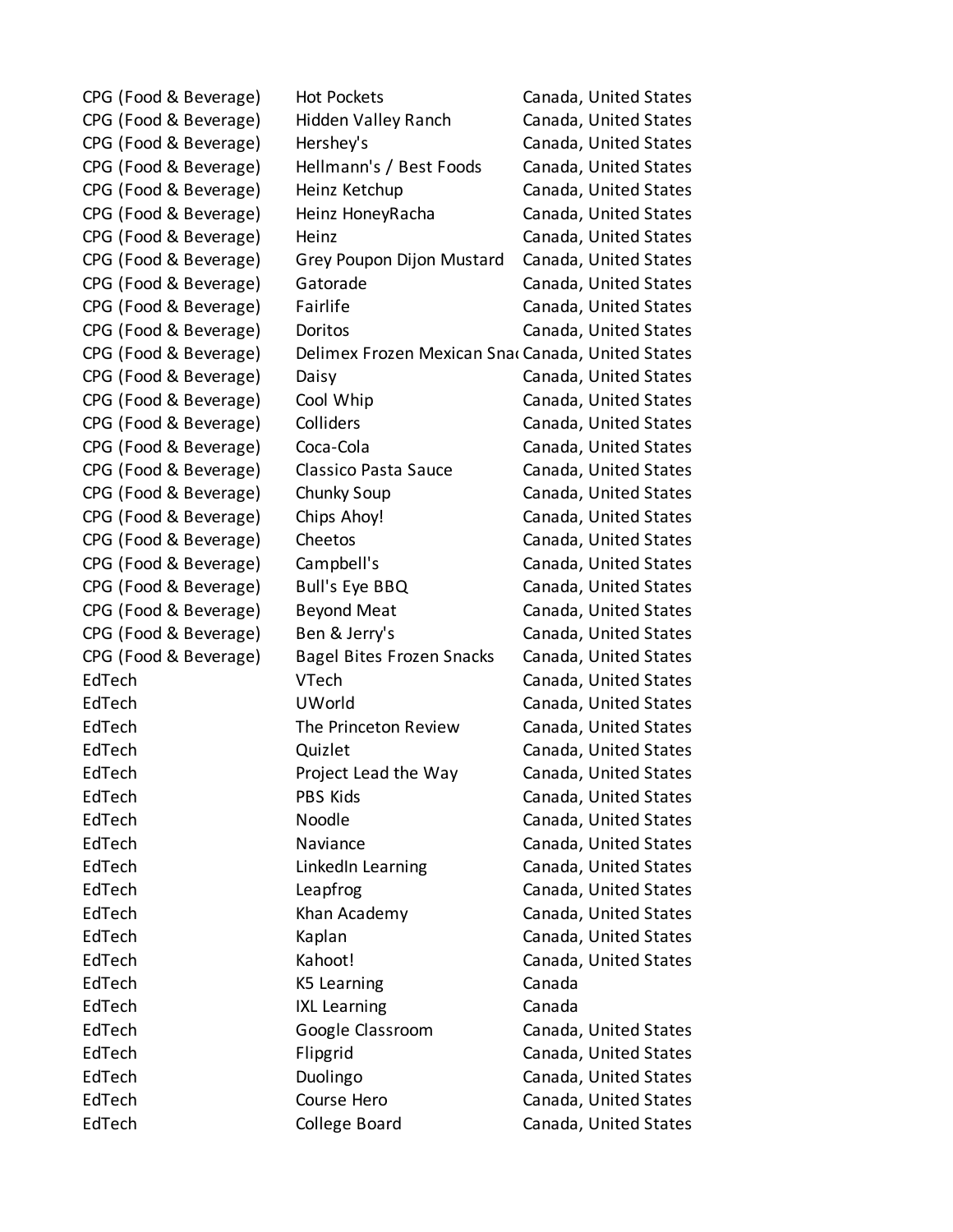EdTech Clever Clever Conada, United States EdTech Chegg Chegg Canada, United States EdTech Brainpop Canada, United States EdTech Barron's Canada, United States EdTech ASA Futurescape United States EdTech **American Student Assistance United States** EdTech ABCMouse Canada, United States Fashion & Apparel Winners Canada Fashion & Apparel Walmart Canada, United States Fashion & Apparel Volcom Canada, United States Fashion & Apparel Vans Vans Canada, United States Fashion & Apparel Urban Outfitters Canada, United States Fashion & Apparel Under Armour Canada, United States Fashion & Apparel **Canada**, UGG Canada, United States Fashion & Apparel Typo Typo United States Fashion & Apparel TOMS Canada, United States Fashion & Apparel The North Face Canada, United States Fashion & Apparel Teva Teva Canada, United States Fashion & Apparel Target Target United States Fashion & Apparel Supreme Canada, United States Fashion & Apparel Steve Madden Canada, United States Fashion & Apparel Sport Chek Canada Fashion & Apparel Sorel Canada, United States Fashion & Apparel Skechers Canada, United States Fashion & Apparel SHEIN Canada, United States Fashion & Apparel Sanuk Canada, United States Fashion & Apparel **Rip Curl Canada, United States** Fashion & Apparel Reebok Canada, United States Fashion & Apparel PUMA Canada, United States Fashion & Apparel PINK PINK Canada, United States Fashion & Apparel Patagonia Canada, United States Fashion & Apparel **Canada**, United States Fashion & Apparel Nordstrom Canada, United States Fashion & Apparel Nike Canada, United States Fashion & Apparel New Balance Canada, United States Fashion & Apparel Mark's Work Wearhouse Canada Fashion & Apparel Macy's Canada, United States Fashion & Apparel Lululemon Canada, United States Fashion & Apparel Levi's Canada, United States Fashion & Apparel **Koolaburra by Ugg Canada, United States** Fashion & Apparel Kohl's Communication Control Control United States Fashion & Apparel Jordan Canada, United States Fashion & Apparel JanSport Canada, United States Fashion & Apparel **Hot Topic** Canada, United States Fashion & Apparel **Hollister Hollister** Canada, United States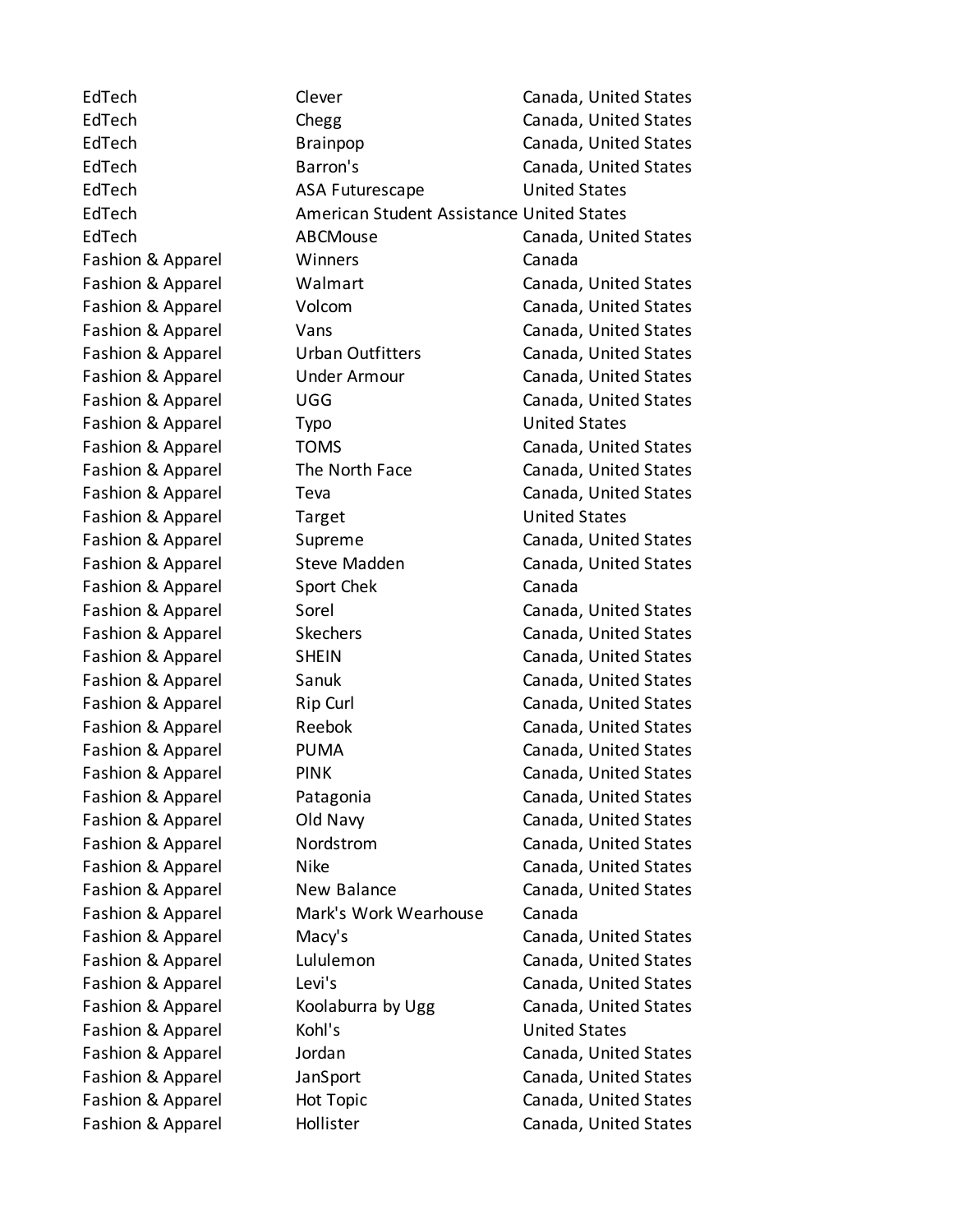Fashion & Apparel Herschel Supply Co. Canada, United States Fashion & Apparel **Hanes** Hanes Canada, United States Fashion & Apparel H&M Canada, United States Fashion & Apparel Gymshark Canada, United States Fashion & Apparel Gilly Hicks Canada, United States Fashion & Apparel GAP GAP Canada, United States Fashion & Apparel Forever 21 Forever 20 Canada, United States Fashion & Apparel Fiällräven Canada, United States Fashion & Apparel Fashion Nova Canada, United States Fashion & Apparel Depop Depop United States Fashion & Apparel Crocs Crocs Canada, United States Fashion & Apparel Converse Canada, United States Fashion & Apparel Claire's Canada, United States Fashion & Apparel Champion Canada, United States Fashion & Apparel Calvin Klein Canada, United States Fashion & Apparel boohoo Canada, United States Fashion & Apparel Billabong Canada, United States Fashion & Apparel Athleta Canada, United States Fashion & Apparel **Asics** Asics **Canada, United States** Fashion & Apparel **American Eagle Outfitters** Canada, United States Fashion & Apparel **Amazon** Amazon Canada, United States Fashion & Apparel **Aeropostale** Aeropostale Canada, United States Fashion & Apparel **Aerie** Aerie Canada, United States Fashion & Apparel Adidas Canada, United States Fashion & Apparel Abercrombie & Fitch Canada, United States Financial Services Zelle United States Financial Services Visa Canada, United States Financial Services Venmo United States Financial Services TurboTax Canada, United States Financial Services TD Canada Trust Canada Financial Services Sun Life Canada Financial Services State Farm United States Financial Services Royal Bank of Canada (RBC) Canada Financial Services Robinhood United States Financial Services Questrade Canada Financial Services Qtrade Investor Canada Financial Services PayPal Canada, United States Financial Services Nationwide United States Financial Services MasterCard Canada, United States Financial Services Manulife Canada Financial Services JP Morgan Chase Canada, United States Financial Services **Industrial Alliance (iA)** Canada Financial Services GEICO United States Financial Services Desjardins Canada

Fashion & Apparel HOKA Canada, United States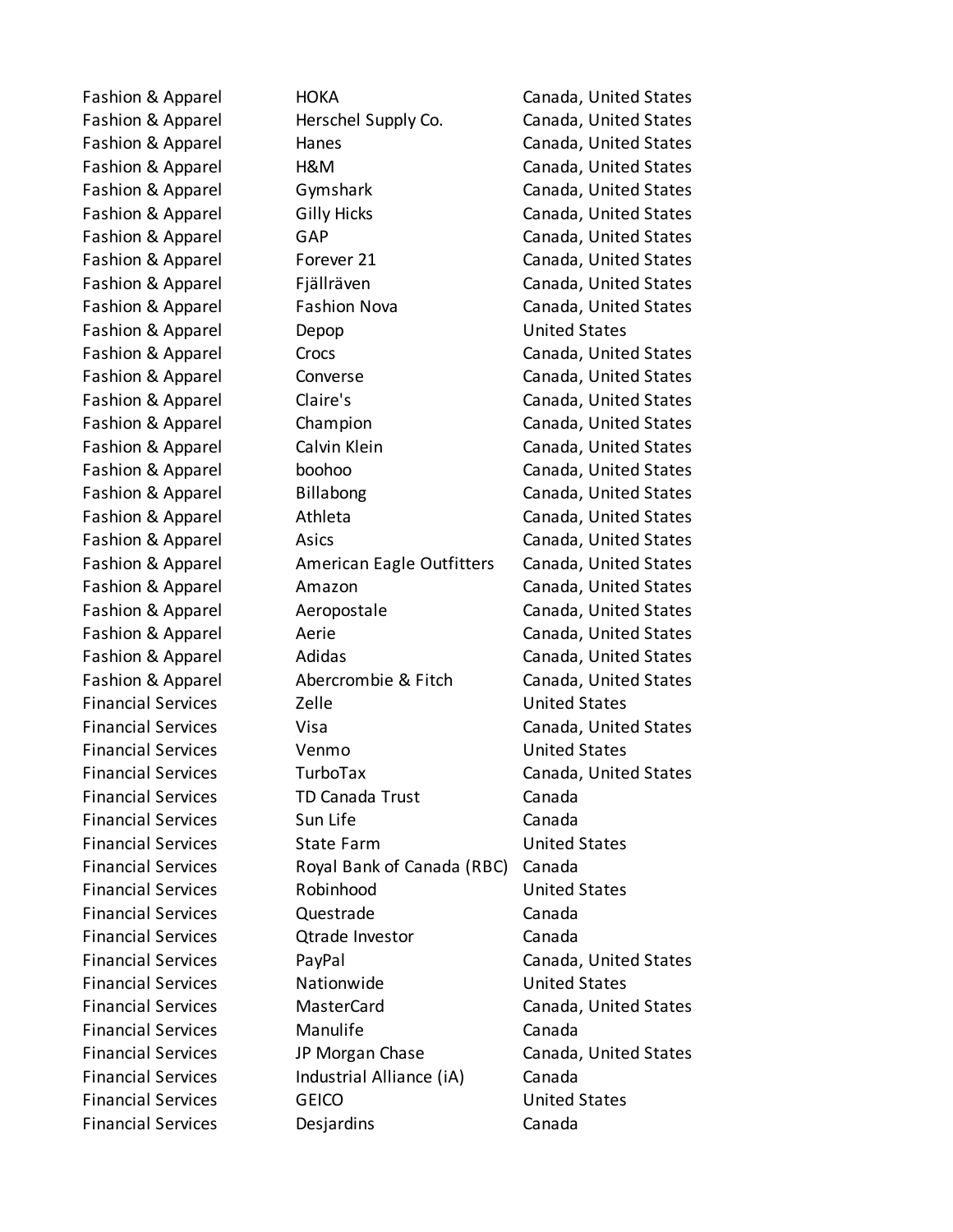Financial Services Credit Karma Canada, United States Financial Services Citibank Canada, United States Financial Services Cash App Cash United States Financial Services Capital One Canada, United States Financial Services Canadian Imperial Bank of Co Canada Financial Services Canada Life Canada Financial Services Bank of Nova Scotia (ScotiaBancial Services Financial Services Bank of Montreal Canada Financial Services Bank of America United States Financial Services American Express Canada, United States Financial Services Ally Ally Number 2011 Financial Services Afterpay Canada, United States Financial Services **Acorns** Acorns **United States** Health & Beauty **Canada**, United States Canada, United States Health & Beauty **Canada**, United States Canada, United States Health & Beauty Variis Canada, United States Health & Beauty **Ulta** United States Health & Beauty **Canada**, U by Kotex **Canada**, United States Health & Beauty Tanologist Canada, United States Health & Beauty **Tampax** Canada, United States Health & Beauty Speed Stick Canada, United States Health & Beauty **Shoppers Drug Mart** Canada Health & Beauty Sephora Canada, United States Health & Beauty **Sally Beauty** Sally Beauty Canada, United States Health & Beauty Pharmasave Canada Health & Beauty Peloton Canada, United States Health & Beauty Old Spice Canada, United States Health & Beauty Olay Canada, United States Health & Beauty **Neutrogena** Canada, United States Health & Beauty Maybelline Canada, United States Health & Beauty Marc Jacobs Daisy Canada, United States Health & Beauty **London Drugs** Canada Health & Beauty L'Oréal Sublime Bronze Canada, United States Health & Beauty L'Oréal Canada, United States Health & Beauty Kylie Cosmetics Canada, United States Health & Beauty John Frieda Canada, United States Health & Beauty Jergens Natural Glow Canada, United States Health & Beauty **Interpretent Canada**, United States Health & Beauty **Inity Canada**, United States Health & Beauty **Head & Shoulders** Canada, United States Health & Beauty **Gillette** Canada, United States Health & Beauty Fenty Beauty Canada, United States Health & Beauty Equinox Canada, United States Health & Beauty E.L.F. Canada, United States Health & Beauty **Dove Men+Care** Canada, United States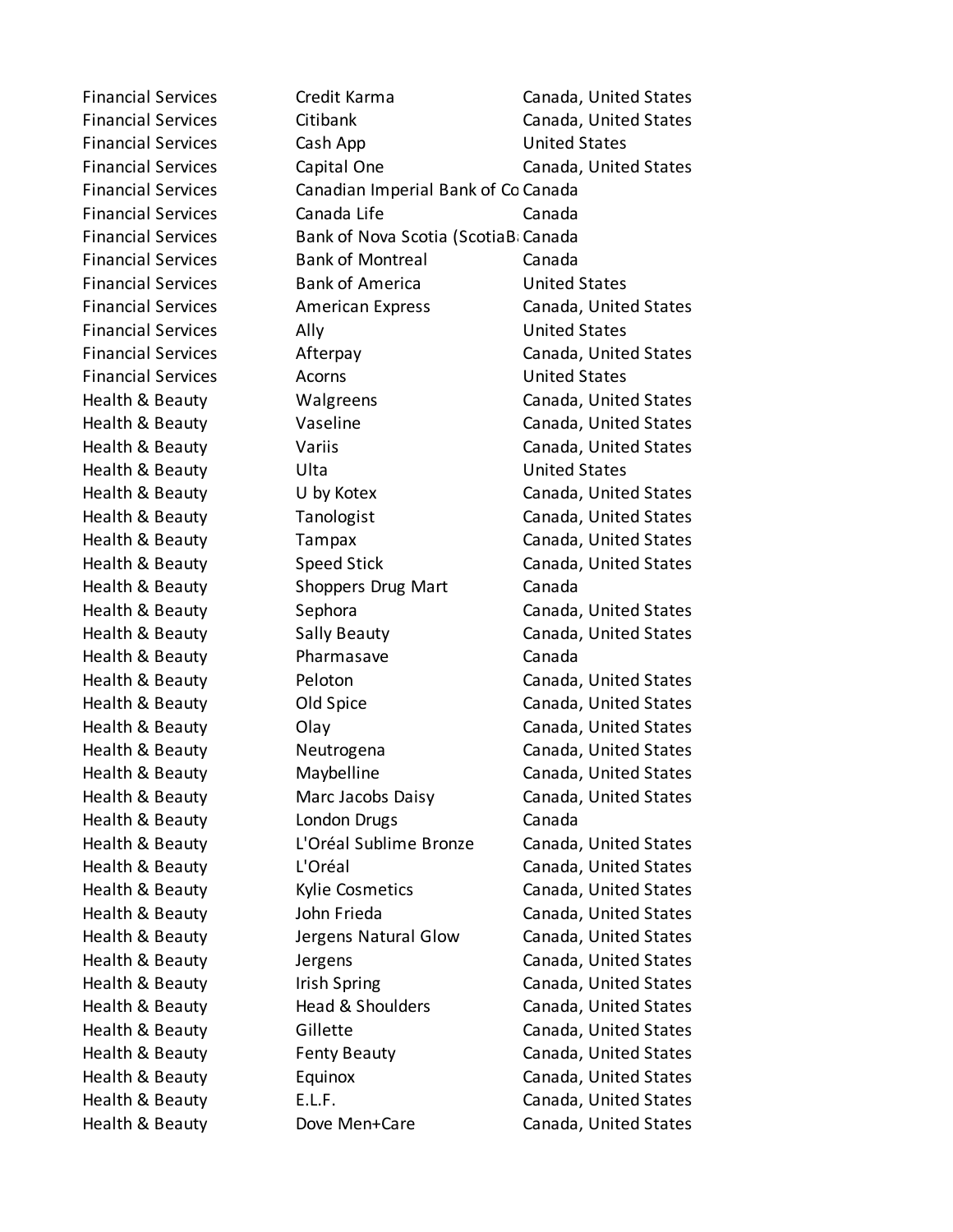Home Improvement Timber Mart Canada Home Improvement Sears Sears United States Home Improvement Rona Rona Canada Home Improvement Home Hardware Canada Home Improvement Floor & Decor United States

Health & Beauty Dove Canada, United States Health & Beauty Dollar Shave Club Canada, United States Health & Beauty **Dial for Men** Canada, United States Health & Beauty **Degree** Canada, United States Health & Beauty **CVS** COS Canada, United States Health & Beauty **Canada**, United States Health & Beauty **COVERGIRL** Canada, United States Health & Beauty Colgate Canada, United States Health & Beauty **Clinique** Canada, United States Health & Beauty Clean & Clear Canada, United States Health & Beauty CHANEL No 5 Canada, United States Health & Beauty Cetaphil Canada, United States Health & Beauty **CeraVe Canada**, United States Health & Beauty **Bondi Sands** Canada, United States Health & Beauty **Biore Men's** Canada, United States Health & Beauty Bioré Canada, United States Health & Beauty Bio-Oil Canada, United States Health & Beauty Bath & Body Works Canada, United States Health & Beauty **Ban** Ban **Canada**, United States Health & Beauty b.tan Canada, United States Health & Beauty Axe Canada, United States Health & Beauty **Aveeno** Aveeno **Canada, United States** Health & Beauty Always Canada, United States Home Improvement West Elm Canada, United States Home Improvement Wayfair Canada, United States Home Improvement Valspar Canada, United States Home Improvement The Container Store Canada, United States Home Improvement Sherwin Williams Canada, United States Home Improvement Ryobi Canada, United States Home Improvement Pottery Barn Canada, United States Home Improvement Philips Canada, United States Home Improvement Milwaukee Tool Canada, United States Home Improvement Menards Canada, United States Home Improvement Lowe's Canada, United States Home Improvement Kohler Canada, United States Home Improvement IKEA IKEA Canada, United States Home Improvement Home Goods Canada, United States Home Improvement Home Depot Canada, United States Home Improvement Harbor Freight Canada, United States Home Improvement Glidden Canada, United States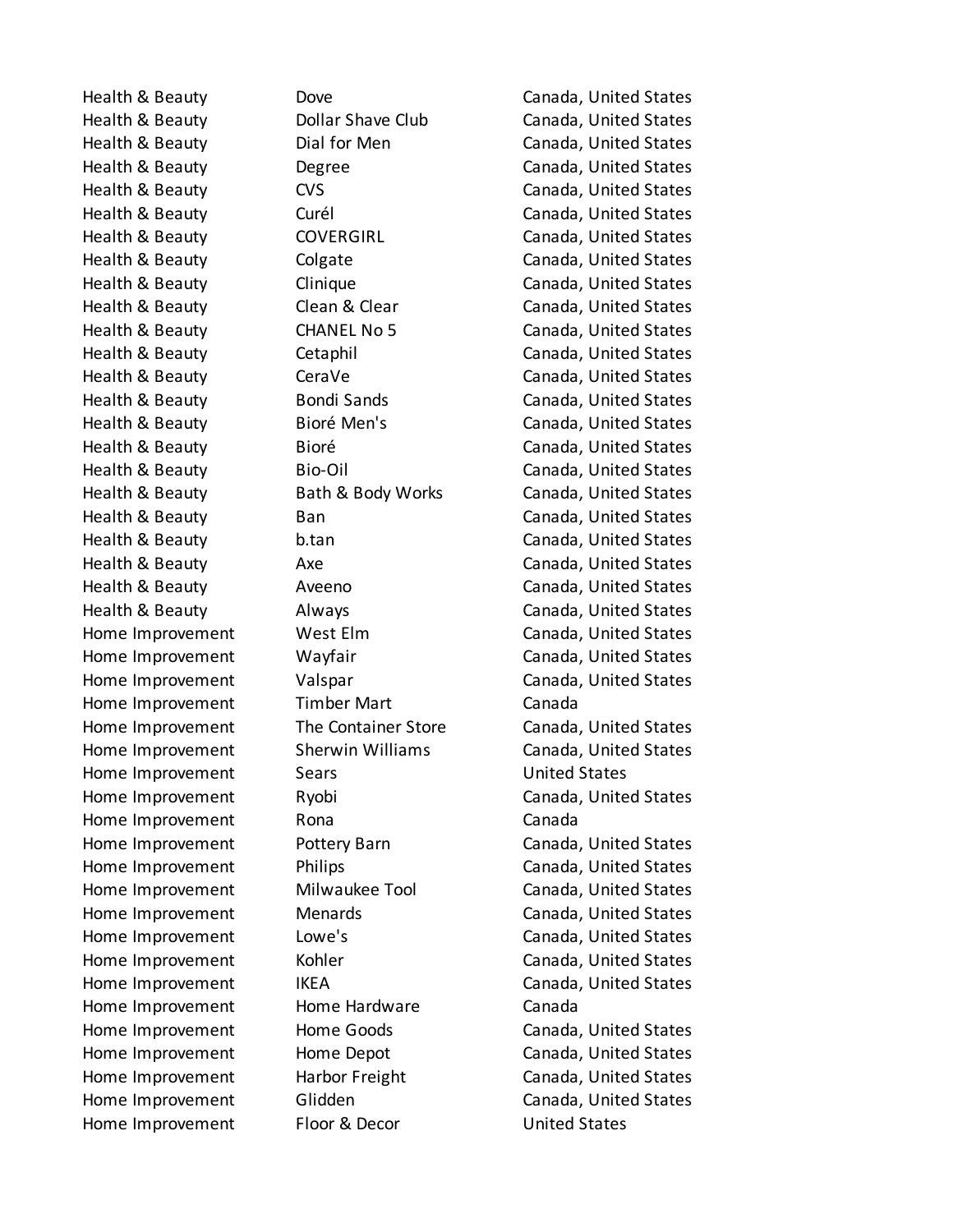| Home Improvement                          | DeWalt                                            | Canada, United States |  |
|-------------------------------------------|---------------------------------------------------|-----------------------|--|
| Home Improvement                          | Crate & Barrel                                    | Canada, United States |  |
| Home Improvement                          | Craftsman                                         | Canada, United States |  |
| Home Improvement                          | Cost Plus World Market                            | <b>United States</b>  |  |
| Home Improvement                          | <b>Black &amp; Decker</b>                         | Canada, United States |  |
| Home Improvement                          | Benjamin Moore                                    | Canada, United States |  |
| Home Improvement                          | Behr                                              | Canada, United States |  |
| Home Improvement                          | Bed, Bath & Beyond                                | Canada, United States |  |
| Home Improvement                          | Ace Hardware                                      | Canada, United States |  |
| Intimate                                  | Victoria's Secret                                 | Canada, United States |  |
| Intimate                                  | True & Co                                         | Canada, United States |  |
| Intimate                                  | ThirdLove                                         | Canada, United States |  |
| Intimate                                  | Thinx                                             | Canada, United States |  |
| Intimate                                  | Spanx                                             | Canada, United States |  |
| Intimate                                  | SKIMS by Kim Kardashian We Canada, United States  |                       |  |
| Intimate                                  | Secret Treasures by Walmart Canada, United States |                       |  |
| Intimate                                  | Savage x Fenty                                    | Canada, United States |  |
| Intimate                                  | <b>PINK</b>                                       | Canada, United States |  |
| Intimate                                  | Parade                                            | Canada, United States |  |
| Intimate                                  | Out From Under by Urban Ou Canada, United States  |                       |  |
| Intimate                                  | <b>MeUndies</b>                                   | Canada, United States |  |
| Intimate                                  | Maidenform                                        | Canada, United States |  |
| Intimate                                  | Lively                                            | Canada, United States |  |
| Intimate                                  | Lane Bryant                                       | Canada, United States |  |
| Intimate                                  | Jockey                                            | Canada, United States |  |
| Intimate                                  | Hanes                                             | Canada, United States |  |
| Intimate                                  | <b>Gilly Hicks</b>                                | Canada, United States |  |
| Intimate                                  | GapBody                                           | Canada, United States |  |
| Intimate                                  | Fruit of the Loom                                 | Canada, United States |  |
| Intimate                                  | Fredericks of Hollywood                           | Canada, United States |  |
| Intimate                                  | Fortnight                                         | Canada                |  |
| Intimate                                  | For Love & Lemons                                 | Canada, United States |  |
| Intimate                                  | <b>DKNY Intimates</b>                             | Canada, United States |  |
| Intimate                                  | Calvin Klein Intimates                            | Canada, United States |  |
| Intimate                                  | Ashley Graham                                     | Canada, United States |  |
| Intimate                                  | Aerie                                             | Canada, United States |  |
| Intimate                                  | Adore Me                                          | Canada, United States |  |
| Media, Tech & Entertainme YouTube Music   |                                                   | Canada, United States |  |
| Media, Tech & Entertainme YouTube         |                                                   | Canada, United States |  |
| Media, Tech & Entertainme Xbox Series X   |                                                   | Canada, United States |  |
| Media, Tech & Entertainme Xbox Series S   |                                                   | Canada, United States |  |
| Media, Tech & Entertainme Xbox Game Pass  |                                                   | Canada, United States |  |
| Media, Tech & Entertainme Xbox All Access |                                                   | Canada, United States |  |
| Media, Tech & Entertainme Xbox            |                                                   | Canada, United States |  |
| Media, Tech & Entertainme WWE             |                                                   | Canada, United States |  |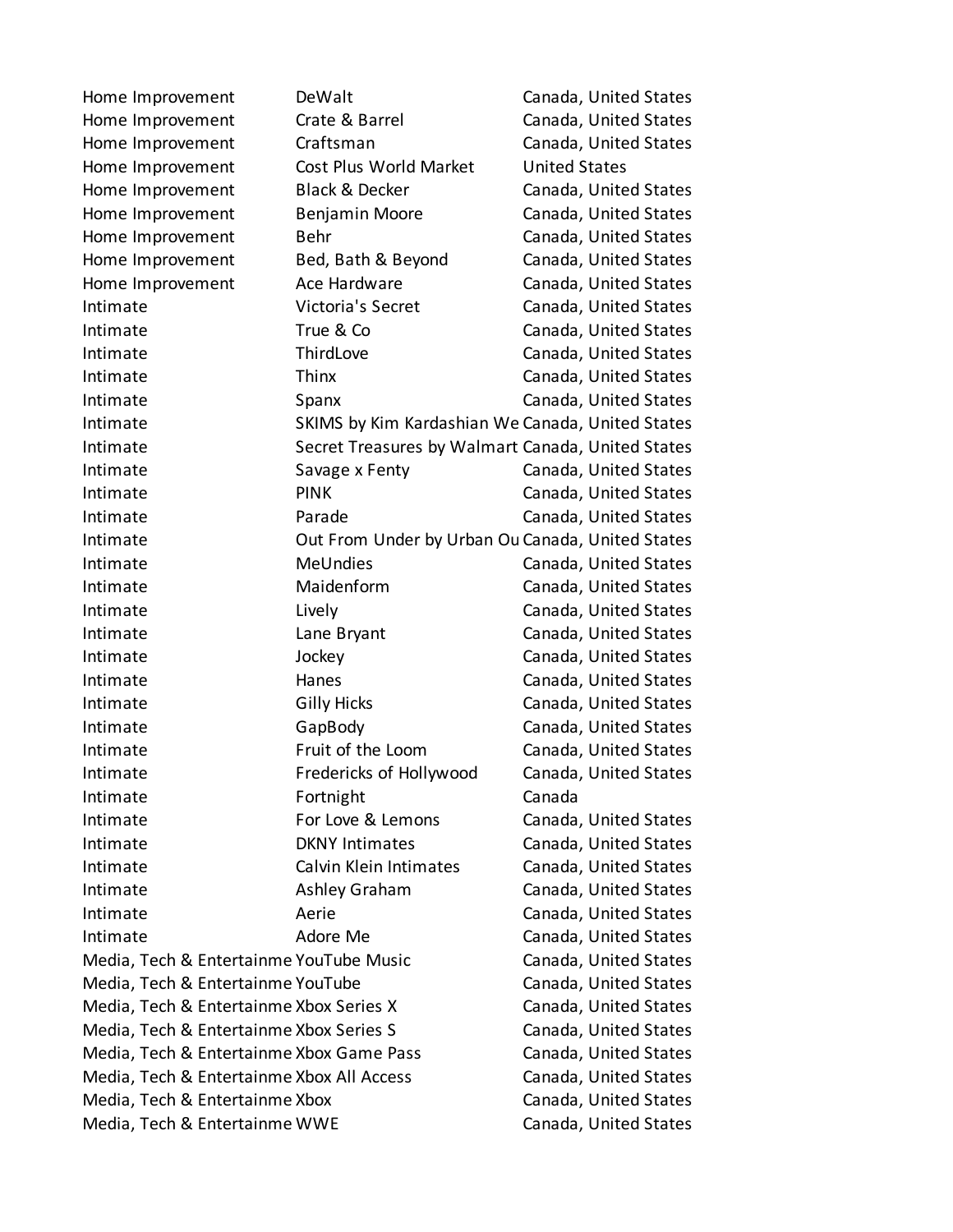Media, Tech & Entertainme Wheels Up Canada, United States Media, Tech & Entertainme Vox Canada, United States Media, Tech & Entertainme Vidéotron Canada Media, Tech & Entertainme Vice Canada, United States Media, Tech & Entertainme Twitter Canada, United States Media, Tech & Entertainme Twitch Canada, United States Media, Tech & Entertainme TikTok Canada, United States Media, Tech & Entertainme The Huffington Post Canada, United States Media, Tech & Entertainme Tasty Canada, United States Media, Tech & Entertainme Spotify Canada, United States Media, Tech & Entertainme SoundCloud Canada, United States Media, Tech & Entertainme Sony Headphones Canada, United States Media, Tech & Entertainme Sony Canada, United States Media, Tech & Entertainme Snapchat Canada, United States Media, Tech & Entertainme Samsung Canada, United States Media, Tech & Entertainme Rogers Canada Media, Tech & Entertainme Resy Canada, United States Media, Tech & Entertainme Reddit Canada, United States Media, Tech & Entertainme Prime Student Canada, United States Media, Tech & Entertainme PlayStation 5 Canada, United States Media, Tech & Entertainme PlayStation Canada, United States Media, Tech & Entertainme Pixar Canada, United States Media, Tech & Entertainme Pinterest Canada, United States Media, Tech & Entertainme Peacock by NBC Canada, United States Media, Tech & Entertainme Paramount+ Canada, United States Media, Tech & Entertainme Pandora Canada, United States Media, Tech & Entertainme Overtime Canada, United States Media, Tech & Entertainme Nintendo Canada, United States Media, Tech & Entertainme Nikon Canada, United States Media, Tech & Entertainme Nickelodeon Canada, United States Media, Tech & Entertainme Netflix Canada, United States Media, Tech & Entertainme NBC Canada, United States Media, Tech & Entertainme National Basketball Associati Canada, United States Media, Tech & Entertainme MTV Canada, United States Media, Tech & Entertainme Marvel Avengers Canada, United States Media, Tech & Entertainme Marvel **Canada**, United States Media, Tech & Entertainme Lyft Canada, United States Media, Tech & Entertainme League of Legends Canada, United States Media, Tech & Entertainme JBL Canada, United States Media, Tech & Entertainme Instagram Canada, United States Media, Tech & Entertainme Hulu Canada, United States Media, Tech & Entertainme HP Canada, United States Media, Tech & Entertainme House of Highlights Canada, United States Media, Tech & Entertainme HBO Max Canada, United States Media, Tech & Entertainme HBO Go Canada, United States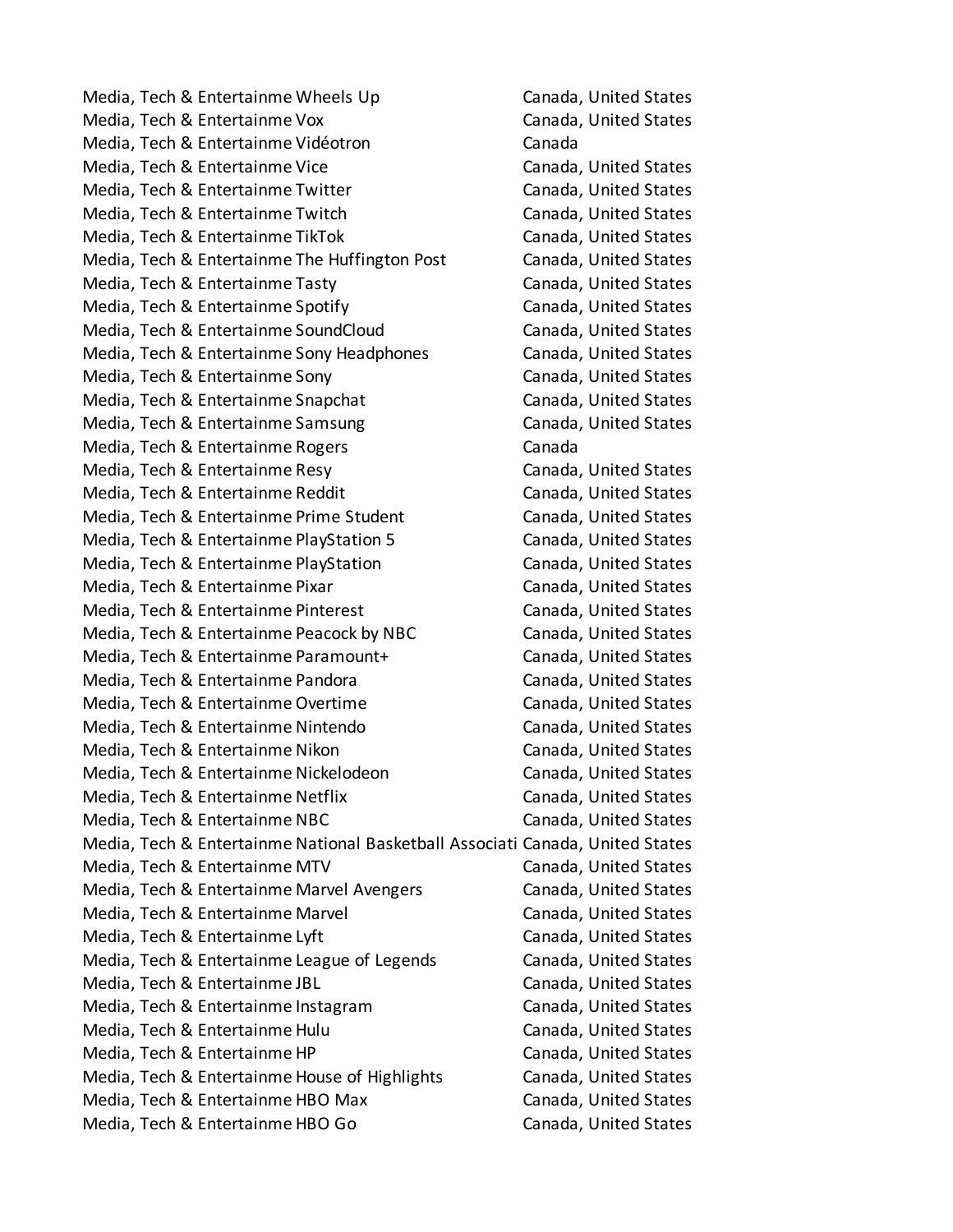Media, Tech & Entertainme HBO Canada, United States Media, Tech & Entertainme GreenPark Sports United States Media, Tech & Entertainme Google Canada, United States Media, Tech & Entertainme Giphy Canada, United States Media, Tech & Entertainme Fujifilm Canada, United States Media, Tech & Entertainme Freeform and United States Media, Tech & Entertainme Fortnite Canada, United States Media, Tech & Entertainme Facebook Canada, United States Media, Tech & Entertainme ET Live Canada, United States Media, Tech & Entertainme ESPN Canada, United States Media, Tech & Entertainme Epson Canada, United States Media, Tech & Entertainme eBay Canada, United States Media, Tech & Entertainme Disney+ Canada, United States Media, Tech & Entertainme Disney Canada, United States Media, Tech & Entertainme CTV (Bell Globemedia) Canada Media, Tech & Entertainme Corus Canada Media, Tech & Entertainme CBSN Canada, United States Media, Tech & Entertainme CBS Sports HQ Canada, United States Media, Tech & Entertainme CBS News Canada, United States Media, Tech & Entertainme CBS All Access Canada, United States Media, Tech & Entertainme CBS Canada, United States Media, Tech & Entertainme Cartoon Network Canada, United States Media, Tech & Entertainme Canon Canon Canada, United States Media, Tech & Entertainme Canadian Broadcasting Corpo Canada Media, Tech & Entertainme BuzzFeed News Canada, United States Media, Tech & Entertainme BuzzFeed Canada, United States Media, Tech & Entertainme Bumble Canada, United States Media, Tech & Entertainme Bose Canada, United States Media, Tech & Entertainme Bleacher Report Canada, United States Media, Tech & Entertainme Beats by Dre Canada, United States Media, Tech & Entertainme Barstool Sports Canada, United States Media, Tech & Entertainme Apple Music Canada, United States Media, Tech & Entertainme Apple Airpods Canada, United States Media, Tech & Entertainme Apple Canada, United States Media, Tech & Entertainme Amazon Prime Video Canada, United States Media, Tech & Entertainme Amazon Prime Canada, United States Media, Tech & Entertainme Amazon Music Canada, United States Media, Tech & Entertainme Amazon Alexa Canada, United States Media, Tech & Entertainme Amazon Canada, United States Media, Tech & Entertainme Adult Swim Canada, United States Media, Tech & Entertainme ABC Canada, United States Retail **Winners** Canada Retail Whole Foods Canada, United States Retail **Example 20 Wayfair** Canada, United States Retail Walmart Canada, United States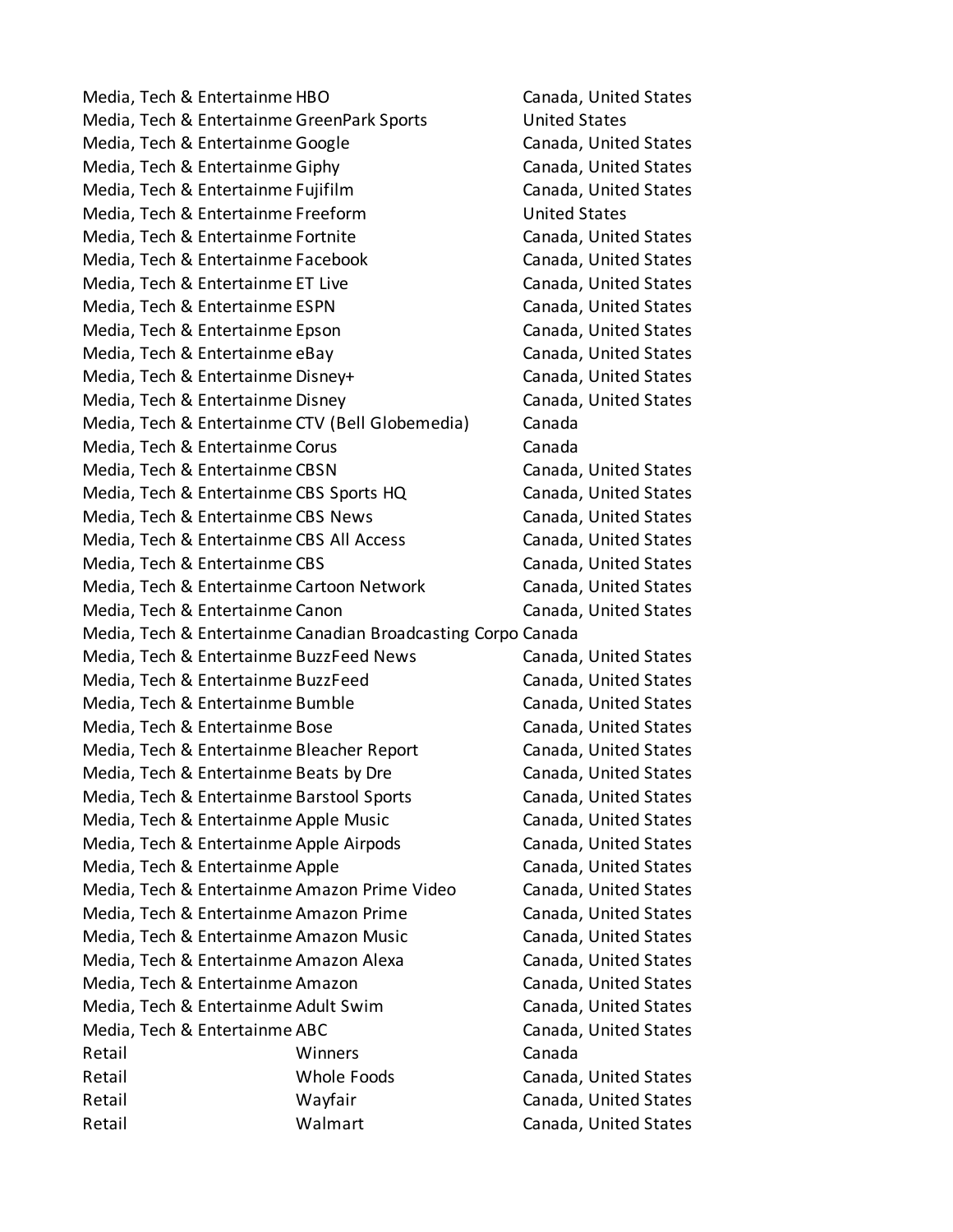| Retail         | Walgreens                                           | Canada, United States |
|----------------|-----------------------------------------------------|-----------------------|
| Retail         | <b>Ulta Beauty</b>                                  | <b>United States</b>  |
| Retail         | <b>TJ Maxx</b>                                      | Canada, United States |
| Retail         | The Home Depot                                      | Canada, United States |
| Retail         | Target                                              | <b>United States</b>  |
| Retail         | Sport Chek                                          | Canada                |
| Retail         | <b>SHEIN</b>                                        | Canada, United States |
| Retail         | Sephora                                             | Canada, United States |
| Retail         | <b>Sally Beauty</b>                                 | Canada, United States |
| Retail         | Petsmart                                            | Canada, United States |
| Retail         | Nordstrom                                           | Canada, United States |
| Retail         | Macy's                                              | Canada, United States |
| Retail         | Lowe's                                              | Canada, United States |
| Retail         | Kroger                                              | <b>United States</b>  |
| Retail         | Kohl's                                              | <b>United States</b>  |
| Retail         | <b>JCPenney</b>                                     | Canada, United States |
| Retail         | <b>IKEA</b>                                         | Canada, United States |
| Retail         | Dollarama                                           | Canada                |
| Retail         | <b>Dollar General</b>                               | <b>United States</b>  |
| Retail         | Dick's Sporting Goods                               | Canada, United States |
| Retail         | <b>CVS</b>                                          | Canada, United States |
| Retail         | Costco                                              | Canada, United States |
| Retail         | Canadian Tire                                       | Canada                |
| Retail         | Best Buy                                            | Canada, United States |
| Retail         | Bed, Bath & Beyond                                  | Canada, United States |
| Retail         | Amazon                                              | Canada, United States |
| Retail         | Aldi                                                | Canada, United States |
| Sports Leagues | <b>XFL</b>                                          | Canada, United States |
| Sports Leagues | <b>World Boxing Association</b>                     | Canada, United States |
| Sports Leagues | Women's National Basketbal Canada, United States    |                       |
| Sports Leagues | Ultimate Fighting Champions Canada, United States   |                       |
| Sports Leagues | <b>UEFA Champions League</b>                        | Canada, United States |
| Sports Leagues | Serie A                                             | Canada, United States |
| Sports Leagues | Professional Golf Association Canada, United States |                       |
| Sports Leagues | Premier League                                      | Canada, United States |
| Sports Leagues | Premier Lacrosse League                             | Canada, United States |
| Sports Leagues | Overwatch League                                    | Canada, United States |
| Sports Leagues | Overtime                                            | Canada, United States |
| Sports Leagues | North American Rugby Leagu Canada, United States    |                       |
| Sports Leagues | NBA 2K League                                       | Canada, United States |
| Sports Leagues | National Women's Soccer Let Canada, United States   |                       |
| Sports Leagues | National Women's Hockey Le Canada, United States    |                       |
| Sports Leagues | National Pro Fastpitch                              | Canada, United States |
| Sports Leagues | National Lacrosse League                            | Canada, United States |
| Sports Leagues | National Hockey League (NHL Canada, United States   |                       |